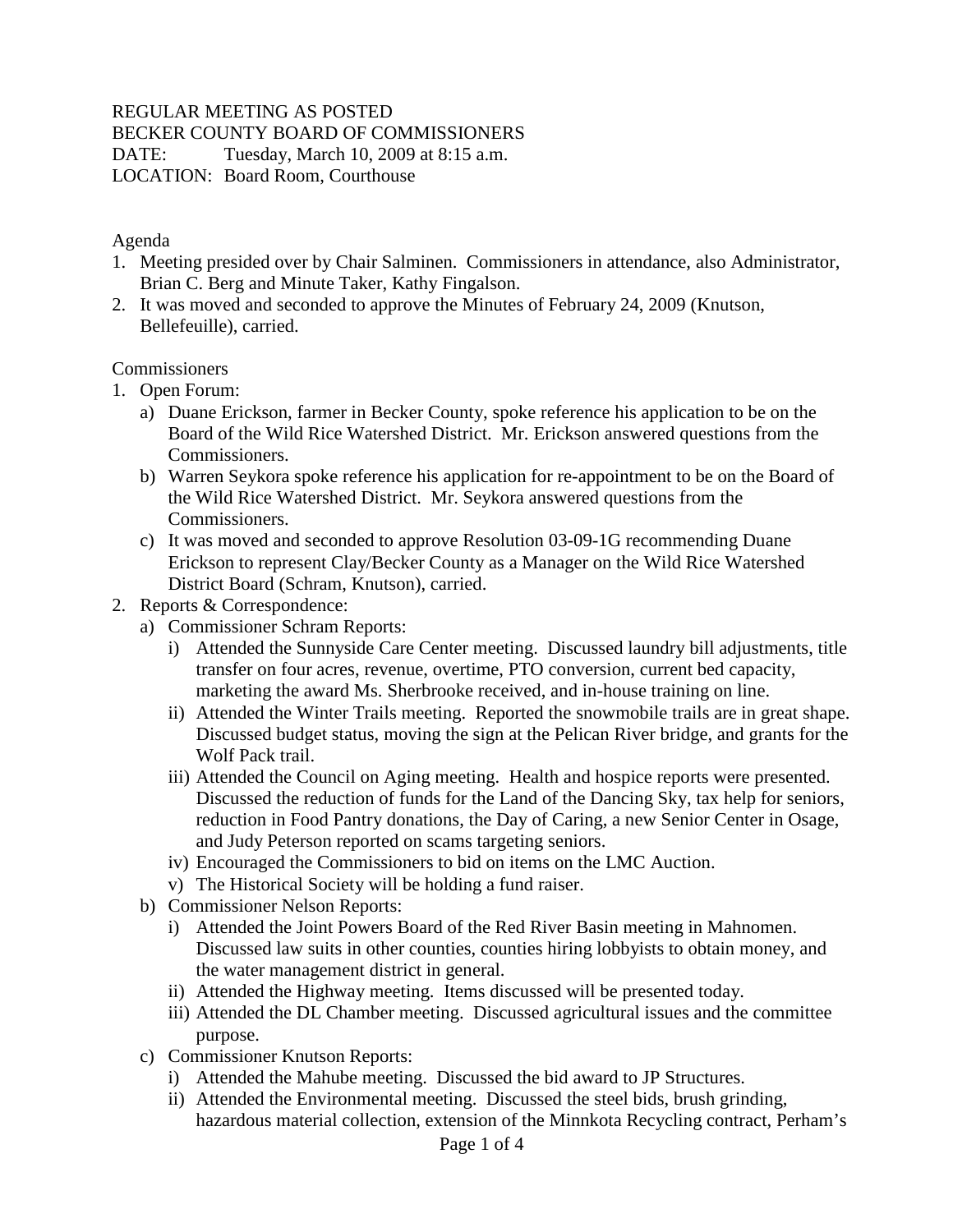request for Becker County to join the proposed incinerator project and grants available for incinerator usage, and the reduction of volume at the landfill.

- iii) Announced the DNR Forum on Ag Practices on Shoreline Properties in Frazee tomorrow has been cancelled.
- d) Commissioner Bellefeuille Reports:
	- i) Attended the Central Minnesota Teen Challenge by invitation from Dave Seaberg. This is a thirteen month program in Brainerd instead of prison. They have attained a 75% success rate with no re-offending within six months from release.
- e) Commissioner Salminen Reports:
	- i) Nothing to report.
- f) Brian Berg reported on the parking meeting he attended at the City of Detroit Lakes including the possible parking limitations on the streets around the Court House.
- g) It was moved and seconded to approve attendance at the Wild Rice Watershed appointment meeting by Commissioner Nelson and Commissioner Schram to include per diem and mileage (Knutson, Bellefeuille), carried.

Auditor-Treasurer

1. It was moved and seconded to approve Resolution 03-09-1A, a gambling permit for the Height of Land Sportsmen's Club for a raffle on May 2, 2009 at the Height of Land Sportsmen's Club in Height of Land Township (Salminen, Schram), carried.

Finance Committee Minutes

- 1. It was moved and seconded to approve the Claims with the addition of the 90 day claim from Huntington Group due to misplaced invoice (Nelson, Knutson), carried.
- 2. It was recommended by the Finance Committee to approve the Sheriff's request to replace a boat and water vehicle and to work with the Highway Department to obtain 10,000 sand bags through the Army Corp of Engineers.
- 3. It was moved and seconded to approve the Sheriff's replacement of AED batteries carried in five squad cars at an estimated cost of \$775 (Knutson, Schram), carried.
- 4. It was moved and seconded to approve the Sheriff's reimbursement to two part-time STS crew leaders for outdoor clothing and allow the crew leaders to follow the personnel policy for clothing reimbursement in the future (Bellefeuille, Schram), carried.
- 5. It was recommended by the Finance Committee to approve the Highway's request to advertise and hire seasonal employees, to approve the joint powers agreement between the twelve District #4 counties with the County Attorney's review, and to approve entering into a safety grant agreement with the State of Minnesota with the County Attorney's review.
- 6. It was moved and seconded to approve the Environmental Services request to accept the low bid from Cat Ziegler for a backhoe in the amount of \$47,819 with a net trade in of \$33,000 on the current Volvo backhoe (Bellefeuille, Knutson), carried.
- 7. It was moved and seconded to approve the Information Technology request to purchase VMware View Manager licenses for 50 users for a cost of \$2,780 plus tax (Knutson, Bellefeuille), carried.
- 8. It was moved and seconded to approve the Phase I landscaping as an extension of the Luxury Landscaping & Lawn Care contract on the north side of the building for an estimated cost of \$8,695 (Schram, Bellefeuille), carried.
- 9. It was moved and seconded to approve the Otis Elevator proposal to update the elevator in the original part of the Court House to meet current fire regulations and labeling for a cost of \$1,000 (Schram, Nelson), carried.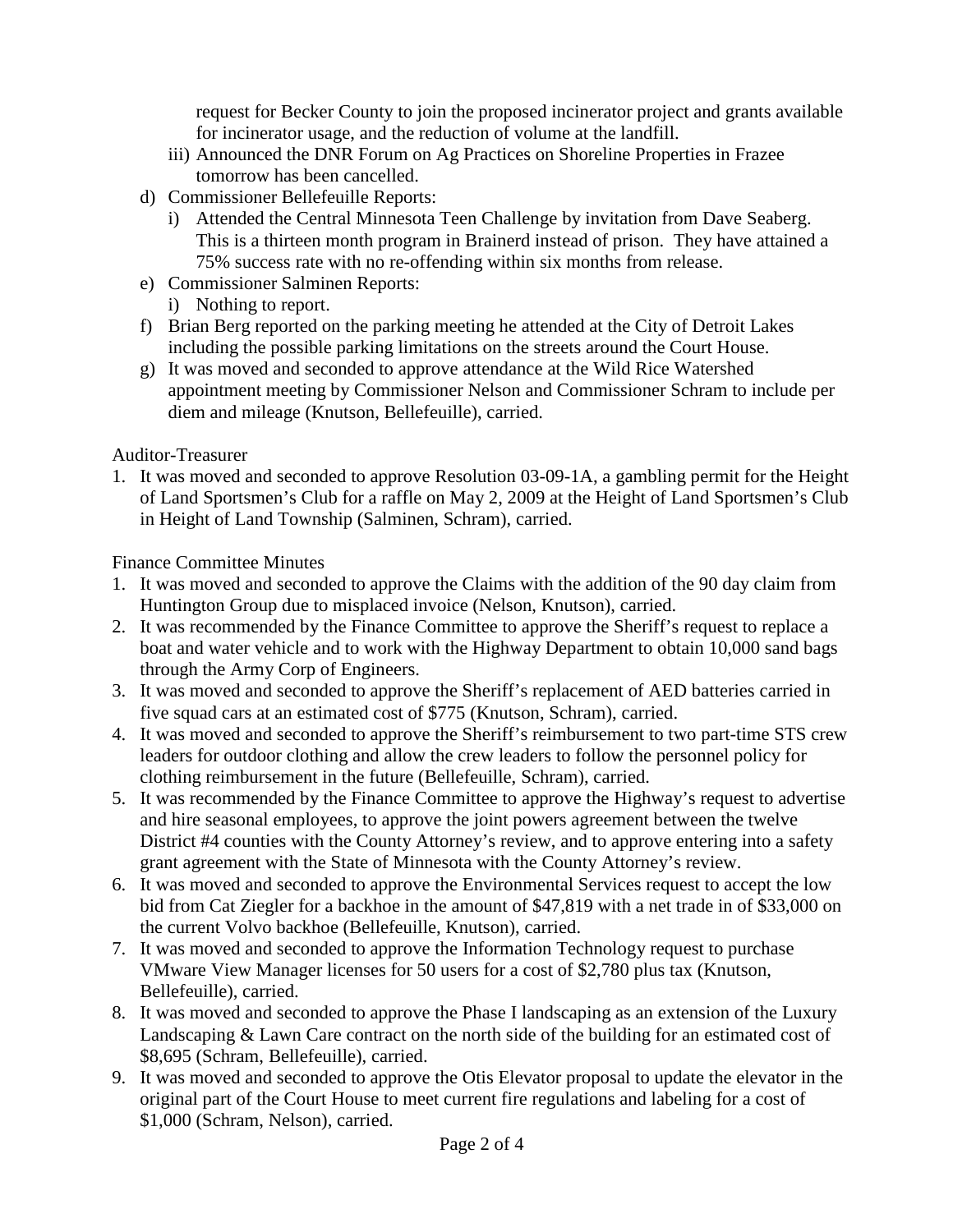# Soil & Water

- 1. Soil and Water is in receipt of a \$26,000 grant. All Soil and Water information is listed on the Becker County web site under their department with minutes and updates posted regularly.
- 2. It was moved and seconded to approve the Local Water Management Plan Amendment and to adopt the letter to Ron Shelito signed by the Board Chair (Nelson, Schram), carried.
- 3. It was moved and seconded to approve Resolution 03-09-1B supporting the gravel pit inspection program, supporting both the inspection and the county purchasing only from certified gravel pit operation for projects in Becker County (Schram, Nelson), carried.

# Public Hearing

- 1. The Public Hearing on the Off-Sale Intoxicating Liquor License for Forbes, LLC, DBA: Osage Liquor was opened by Ryan Tangen, Auditor-Treasurer.
- 2. Ryan Tangen read a letter from Brian Larson opposing the license.
- 3. Bill Ullom, an Osage resident, presented information opposing the license and requested considering tabling the license to allow time for the community to respond.
- 4. Gene Forbes presented information on his behalf to support approval of his license request.
- 5. Dave Lymburner, an Osage businessman, offered information supporting approval of the license request.
- 6. It was moved and seconded to table the liquor license for Forbes, LLC to allow time for residents to respond and to schedule another Public Hearing on March 24, 2009 at 10:00 a.m. (Knutson, Schram), carried.

### Human Services

- 1. It was moved and seconded to accept the purchase of Service Agreements with Emmanuel Community, Meridian Services, Delores Ladwig Foster Care, and Barbara Vanofferen LLC (Bellefeuille, Salminen), carried.
- 2. It was moved and seconded to approve the Human Services Claims (Nelson, Knutson), carried.
- 3. It was moved and seconded to approve the Community Health Claims (Nelson, Knutson), carried.
- 4. It was moved and seconded to approve the Transit Claims (Nelson, Bellefeuille), carried.

# Emergency Management

1 . It was moved and seconded to approve moving the North White Earth repeater to the White Earth water tower using grant money from Homeland Security in the amount of \$8,627.52 by Mid-States (Schram, Bellefeuille), carried.

# Sheriff

- 1. Information on Grants was added to the Sheriff's agenda.
- 2. It was moved and seconded to approve the low bid from Nereson's to purchase a 2009 fleet priced Chevrolet Silverado 1500 four wheel drive crew cab pick-up for Boat & Water use including the trade in of the Yukon for a price of \$15,836 (Bellefeuille, Knutson), carried.
- 3. Sheriff Gordon presented Grant information on the Cops Program and the Burn Grant for narcotics in the amount of \$17,126.